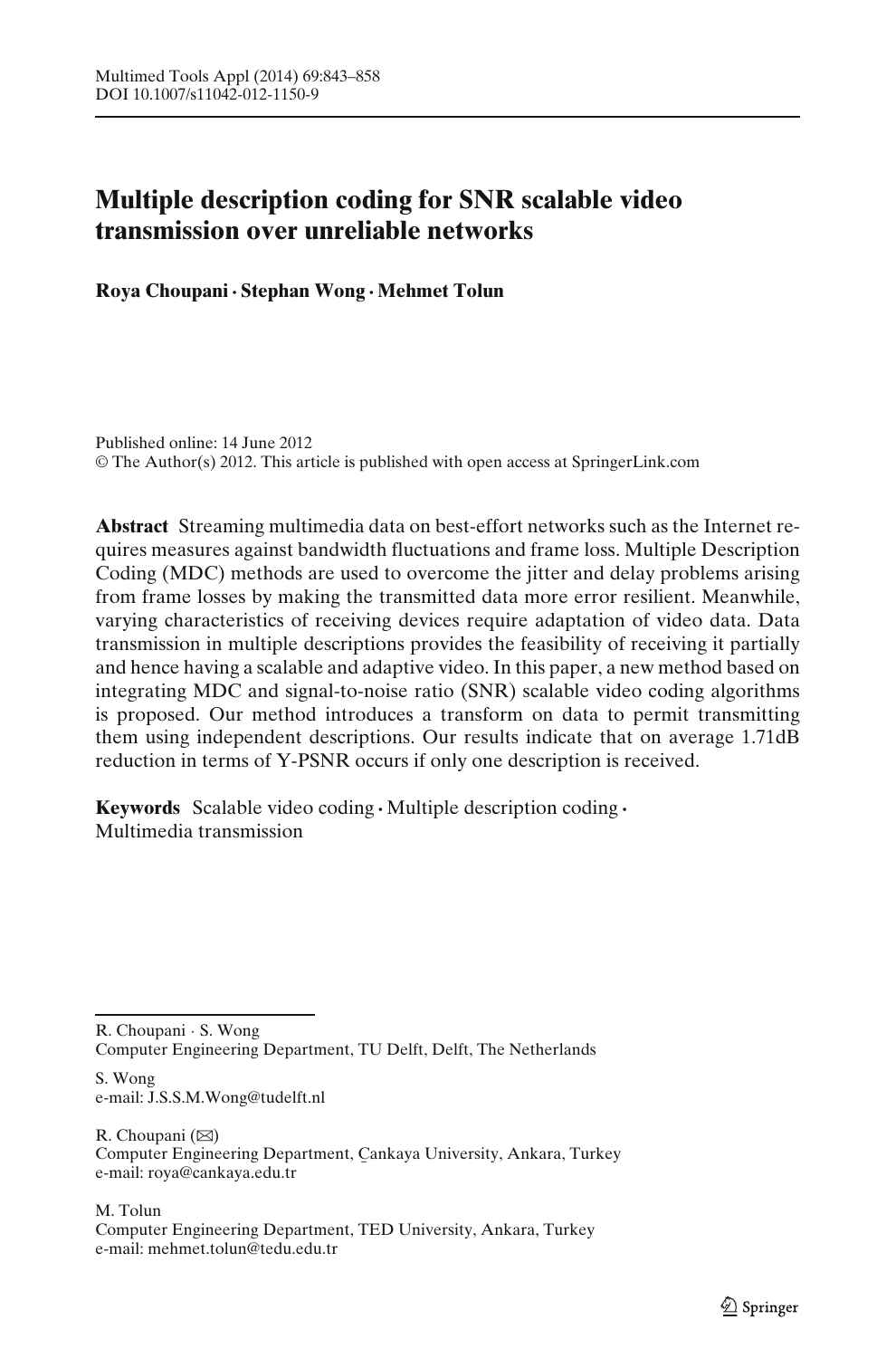# **1 Introduction**

With the steady increase in the Internet access bandwidth, increasingly more applications utilize streaming audio and video contents [\[27](#page-14-0)]. This trend has been further intensified by the appearance of small, powerful hand-held terminals (such as mobile phones, iPods, and tablet PCs) in the market. In streaming video applications, the servers normally have to serve a large number of users with different screen resolutions and network bandwidth and processing capabilities. Hence, an encoding method that makes use of a single encoded data for all types of bandwidth channels and displaying device capacities is of remarkable significance in multimedia applications. Scalable Video Coding (SVC) schemes are intended to be a solution for the Internet heterogeneity and receiving devices diversity problem by encoding the data at the highest quality but enabling the receiver to utilize it partially depending on its screen, memory, or processing capabilities, or the available bandwidth [\[15](#page-13-0), [19](#page-13-0), [26](#page-14-0)]. However, communication networks offer channels with varying bandwidth [\[8,](#page-13-0) [15](#page-13-0)] which together with the higher rate of frame loss or corruption in wireless networks becomes a complicated issue for video streaming. On the other hand, the main drawback of the currently available scalable video coding methods is that they are not suitable for non-reliable environments with a high rate of frame loss or corruption. This problem stems from the fact that the SVC methods are based on the Motion-Compensated Temporal Filtering (MCTF) scheme [\[11\]](#page-13-0) where the frames are coded as the difference with a (generally prior) reference frame. In case of a reference frame loss or corruption, the whole chain of the motion compensated frames which depend on this reference frame becomes unrecoverable. To increase the error resilience of the video coding schemes, Multiple Description Coding (MDC) methods were introduced [\[12](#page-13-0), [22](#page-14-0), [25](#page-14-0)]. These methods improve the error resilience of the video by adding redundancy to the encoded data. In case a frame is lost or corrupted, redundancy is used to replace it with an estimated frame. Some researchers have considered the frame loss problem and have not addressed the scalability issue. Franchi et al. proposed a method to send a video by utilizing independent multiple descriptions. However, their method does not combine scalability features with multiple description coding and therefore does not deal with the bandwidth variation problem [\[10](#page-13-0)]. The combination of scalable video coding methods and multiple description coding has been addressed by some researchers recently [\[3](#page-13-0), [15,](#page-13-0) [19\]](#page-13-0). In the proposed approaches the video data is partitioned into disjoint sets such as the group of odd and even frames in temporal MDC. These approaches take advantage of the correlation between the adjacent data items for estimating the lost data. However, when considering the signal-to-noise-ratio scalability, the assumption of correlated data is not valid, because the bits composing a pixel value cannot be interpolated from each other. An intuitive example is putting the more significant bits of a pixel value in one description and less significant bits in another one. The more significant bits cannot be estimated from the less significant bits in case that they are lost during the transmission. In this study, we propose a method which aims at expressing SNR scalable video coding scheme by multiple equivalent descriptions. In order to achieve this aim, we propose a transform which allows the data bits to have a contribution in each description. In this way, each description besides to conveying the most basic part of data values, is capable of refining the basic part of data. Our proposed method falls into the class of methods which combine MDC with SVC schemes. Our results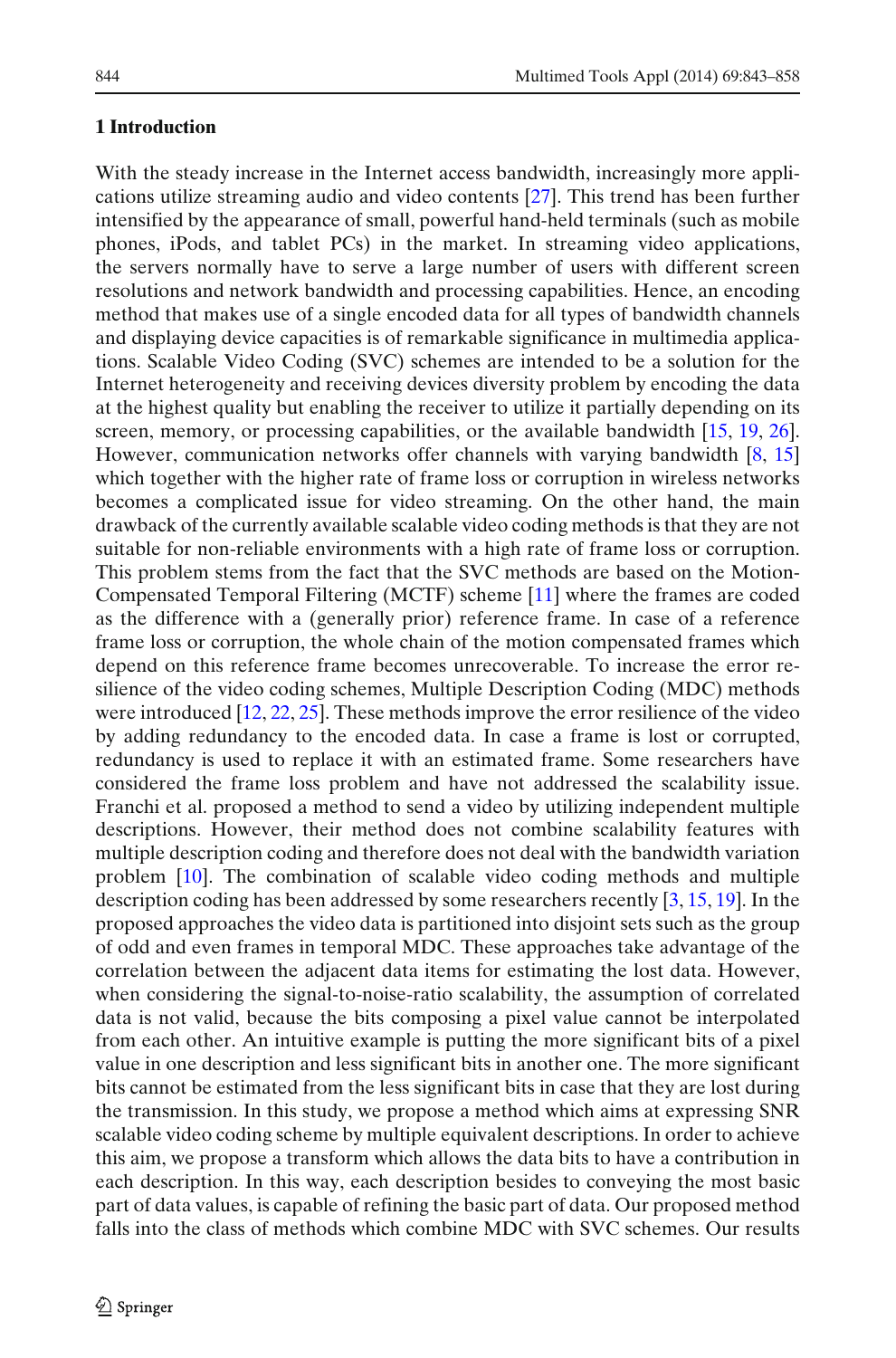indicate that on average 1.71dB reduction in terms of Y-PSNR occurs if only one description is received. The remainder of this paper is organized as follows: Section 2 introduces the main multiple description coding methods. Section [3](#page-5-0) describes the details of our proposed method. In Section [4,](#page-8-0) we introduce the theoretical base of our performance evaluation method and provide the experimental results and finally, in Section [5,](#page-12-0) we draw our conclusions.

# **2 MDC-based video coding techniques**

Multiple descriptions have attracted a lot of attention as an error resilient way of encoding and communicating visual information over lossy packet networks. A multiple description coder divides the video data into several bit-streams called descriptions which are subsequently transmitted separately over the network. All descriptions are equally important and each description can be decoded independently from other descriptions which means that the loss of some of these descriptions does not affect decoding of the others. The accuracy of the decoded video depends on the number of received descriptions. Figure 1 depicts the basic framework for a multiple description encoder/decoder with two descriptions. In case of a failure in one of the channels, the output signal is recovered from the other description only. Descriptions are defined by constructing *P* non-empty *sets* summing up to the original signal *f*. Each set in this definition corresponds to one description. The sets however, are not necessarily disjoint. A signal sample may appear in more than one set to increase error resilience property of the video. Repeating a signal sample in multiple descriptions is also a way for assigning higher importance to some parts/signals of the video. The more a signal sample is repeated the more reliably it is transmitted over the network. The duplicate signal values increase the redundancy which results in a subsequent increase in the data size and reduced efficiency. Designing descriptions as partition, does not necessarily mean that there will be no redundancy in the data. In fact, designing the descriptions as partitions prevents extra bits to be added to the original data for error resilience but still a redundancy in the form of reduced coding efficiency exits. In case of a data loss, the correlation between the spatially or temporally close data can be used for estimating the lost bits. The estimation process is commonly referred



**Fig. 1** Multiple descriptions coding block-diagram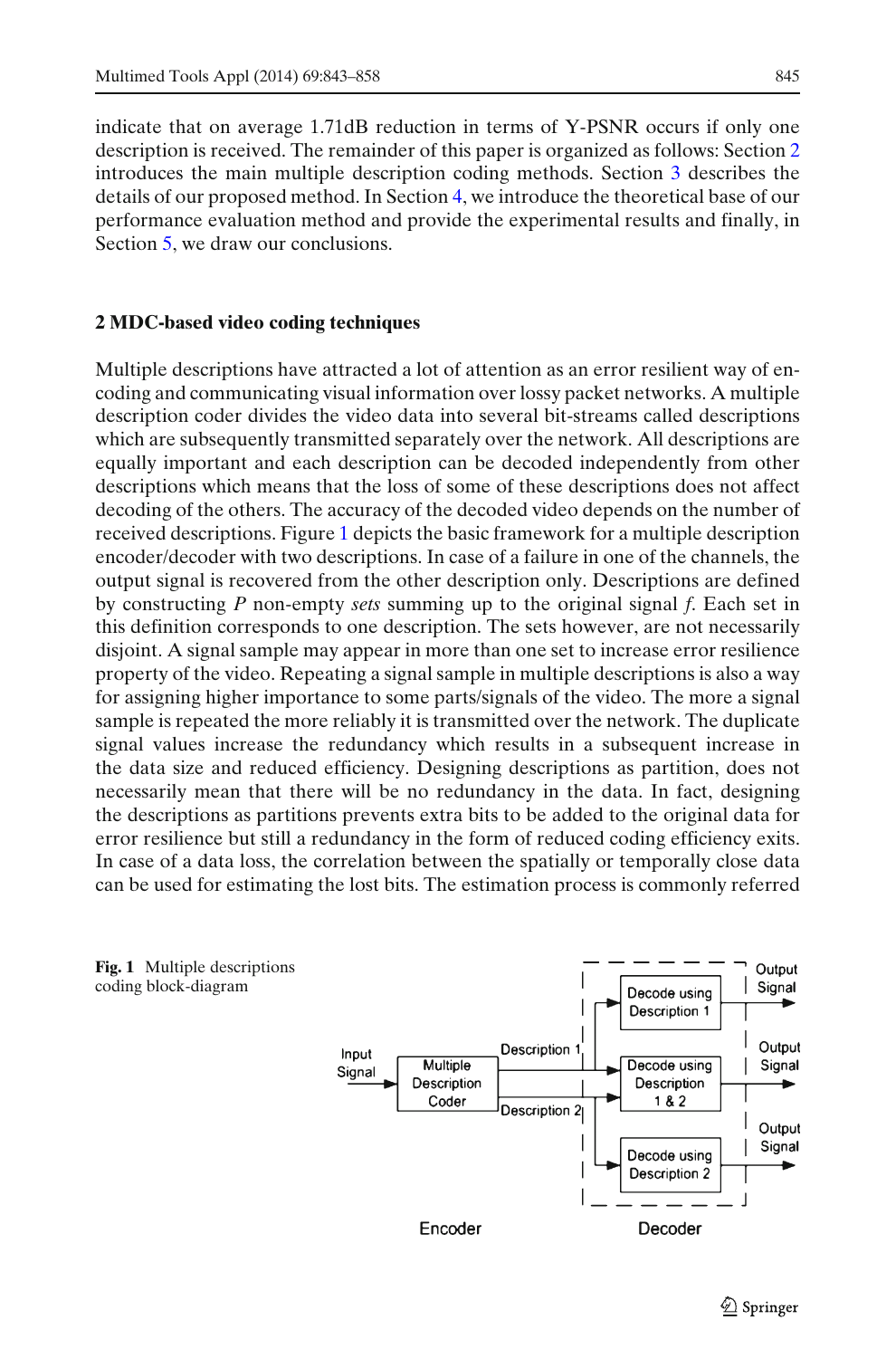to as error concealment and relies on the preserved correlation in constructing the descriptions. MDC schemes for video transmission can be classified as below:

- Multi-layer MDC schemes partition the video into one base layer and one or several enhancement layers [\[5](#page-13-0)]. The base layer can be decoded independently from enhancement layers but it provides only the minimum spatial, temporal, or signal-to-noise ratio quality. The enhancement layers are not independently decodable. An enhancement layer improves the decoded video obtained from the base layer. MDC schemes based on multi-layers puts the base layer together with one of the enhancement layers at each description. This helps to partially recover the video when data from one or some of the descriptions are lost or corrupted. Repeating base layer bits in each description is the overhead added for a better error resilience. In [\[1\]](#page-13-0) the authors propose to generate multiple scalable descriptions from a single SVC bit-stream by mapping scalability layers of different frames to different descriptions. Their scheme is intended for Peerto-Peer (P2P) streaming over multiple multicast trees and features several encoding parameters, such as base layer rate of descriptions and overall redundancy, to optimize for mean rate-distortion performance of each description received over a packet loss network, range of extraction points of the SVC stream, and overall redundancy of their MDC scheme. In [\[9](#page-13-0)] the SVC is combined with MDC schemes, by sub-sampling in both horizontal and vertical directions which yields four subsequences. The authors use two approaches to combine the subsequences into two descriptions. In the first approach, each description is encoded by predicting one subsequence from the other using the inter layer prediction tools. The second approach exploits the redundancy between the subsequence with the hierarchical dyadic B frame prediction algorithm. The authors in [\[17](#page-13-0)] present a solution for the differences in the types of delivered services in H.264-based SVC combined with MDC by using optimization and control strategies. In [\[18](#page-13-0)] an algorithm is proposed to control the mismatch between the prediction loops at the encoder and decoder in MDC with motioncompensated predictions. They consider three cases when both descriptions received or either of the single descriptions is received.
- Forward Error Correction (FEC)-based MDC methods assume that the video is originally defined in a multi-resolution manner [\[16](#page-13-0), [23](#page-14-0)]. This means if we have M levels of quality, each one is adding to the fidelity of the video with respect to the original one. This concept is similar to the multi-layer video coding method used by FGS scheme. The main difference, however, is that there exists a mandatory order in applying the enhancements. In other words, it is sensitive to the position of the losses in the bitstream, e.g., a loss early in the bitstream can render the rest of the bitstream useless to the decoder. FEC-based MDCs aim to develop the desired feature that the delivered quality become dependent only on the fraction of packets delivered reliably. One method to achieve this is Reed Solomon block codes. Mohr et al. [\[14](#page-13-0)] used Unequal Loss Protection (ULP) to protect video data against packet loss. ULP is a system that combines a progressive source coder with a cascade of Reed Solomon codes to generate an encoding that is progressive in the number of descriptions received, regardless of their identity or order of arrival. In [\[28](#page-14-0)] a 2-D layered multiple description coding (2DL-MDC) for error-resilient video transmission over unreliable networks is used which encodes each group of pictures (GOP) using the SVC extension of H.264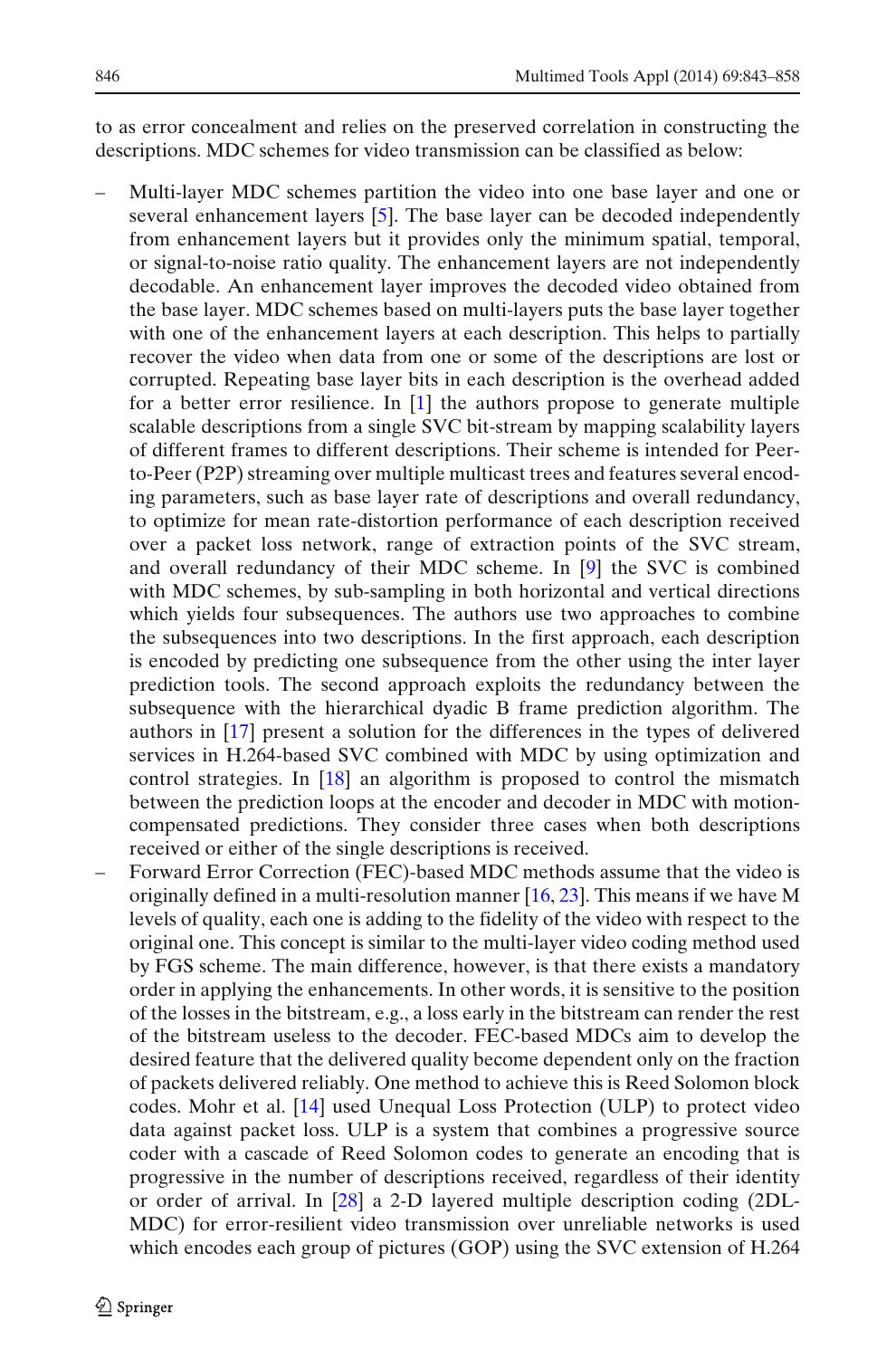into sub-streams. First dimension of encoding uses temporal scalability while the second dimension uses SNR scalability. Assuming that the temporal scalability takes priority over the SNR scalability, they put the base layer sub-streams in one group and the rest of the sub-streams in the other one and use FEC with ULP at each group. The first *x* packets from the first group and *y* packets from the second group are gathered in description one and the rest in description two. In [\[13\]](#page-13-0) the authors combine SVC with MDC for video multicasting over P2P networks. Their proposed method uses one base layer and two enhancement layers for SVC. They use FEC with ULP to assign a higher priority to the base layer. The main disadvantage of the FEC-based methods is the overhead added by the insertion of error correction codes.

- Discrete Wavelet Transform (DWT)-based video coding methods are convenient for applying multiple description coding. In the most basic method, wavelet coefficients are partitioned into maximally separated sets, and packetized so that simple error concealment methods can produce good estimates of the lost data [\[3](#page-13-0), [7,](#page-13-0) [20,](#page-13-0) [21,](#page-14-0) [29\]](#page-14-0). More efficient methods utilize MCTF which is aimed at removing the temporal redundancies of video sequences. In [\[4\]](#page-13-0) MDC-SVC based on MCTF and 2D DWT is used for video streaming over P2P networks. The receiving peer can measure the channel conditions such as the packet loss rate and bandwidth of each sending peer's path in each GOP period and then calculates the optimal encoder parameters for that GOP through a post-encoding procedure. The resultant encoding parameters are sent to the sending peers through the feedback control channels. Also in [\[2\]](#page-13-0) an adaptive P2P video streaming system with a flexible multiple description coding (F-MDC) framework is proposed, so that the number of base and enhancement descriptions, and the rate and redundancy level of each description can be adapted. They combine their F-MDC framework with SVC by using JPEG2000 based T+2D DWT which lets them truncate each code-block at any point of bit-plane codes.
- If a video signal *f* is defined over a domain D, then the domain can be expressed as a collection of sub-domains {S1;..;Sn} where the union of these sub-domains is a cover of domain D. Besides, a corrupt sample can be replaced by an estimated value using the correlation between the neighboring signal samples. Therefore, the sub-domains should be designed in a way that the correlation between the samples is preserved. Domain-based multiple description schemes are based on partitioning the signal domain. Each partition, which is a sub-sampled version of the signal, defines a description. Chang and Sang [\[5](#page-13-0)] utilize the even-odd splitting of the coded speech samples. For images, Tillo et al. [\[20\]](#page-13-0) propose splitting the image into four sub-sampled versions prior to JPEG encoding. There, domain partitioning is performed first, followed by discrete cosine transform, quantization and entropy coding. The main challenge in domain-based multiple description methods is designing sub-domains so that the minimum distance between values inside a domain (inter-domain distance) is maximized while preserving the auto-correlation of the signal.

Our proposed method falls into the group of multi-layer MDC schemes. We have proposed a transform to minimize the base layer size which is the main source of redundancy in these schemes. The proposed method allows us to split the video data into two descriptions although the method can be extended to 4, 8, and more descriptions by repeatedly applying the transform on the data.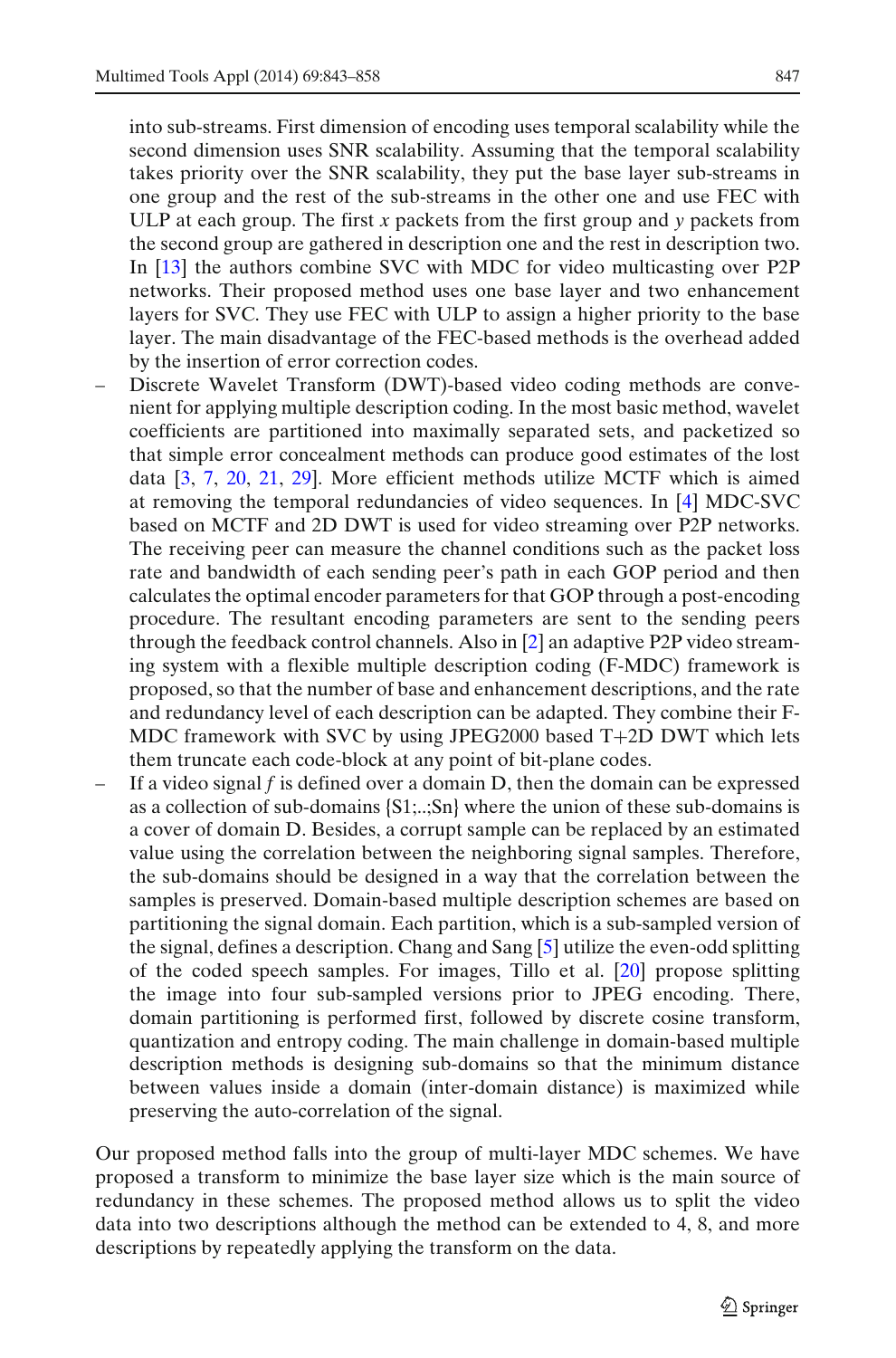#### <span id="page-5-0"></span>**3 Our proposed method**

Our proposed method involves splitting video into two descriptions each representing video in a lower quality. In our previous work [\[6](#page-13-0)], we split each frame of the video spatially into four descriptions. In case of loss or damage in one of the descriptions we estimated the missing data from the remaining descriptions. The data belonging to one of the descriptions is not repeated in other descriptions and the redundancy introduced was in the form of inefficiency in motion compensation. We used the correlation between the adjacent pixels to estimate the missing data. Expressing SNR scalability however, is not feasible using the same method. The bits representing a pixel value do not show any correlation with each other. In SNR scalable video coding techniques, the video is split into two or more layers where the first layer, called the base layer, includes the most essential information and the remaining layers, called enhancement layers, improve the base layer data. The main drawback of these techniques is that the enhancement layers cannot be used whenever the base layer is damaged or lost. This means that when SNR scalability techniques are combined with MDC methods the base layer should be repeated in all descriptions which introduces a large redundancy and cause a decrease in bit rate efficiency. A second problem is that the importance levels of the enhancement layers are not the same. This characteristic arises from the fact that bits at different positions convey different values. Hence, descriptions with equal importance cannot be defined by simply distributing the bits between the descriptions. The solution proposed here defines the base layer in a way that each bit has a contribution in it. Figure 2 depicts the block diagram of our proposed method. The left side blocks refer to the MCTF video encoding where ME/MC indicate motion estimation/motion compensation, DCT is the discrete cosine transform, and Q refers to the quantization step. The right side blocks show the MDC coder proposed in our paper, and variable length coder (VLC). The output of our transform is sent to variable length coder where the descriptions are created. The process indicated by Description Encoder in the block diagram of Fig. 2 gets as input the quantized coefficients of the cosine transform and splits them into two descriptions. We propose a transform  $\tau(.)$  to create the descriptions as specified in (1) where *A* is the original data, and  $B_1$  and  $B_2$  are the data transmitted in each description.

$$
\tau(A) = [B_1, B_2] \tag{1}
$$

The inverse of this transform reconstructs the original data value as indicated by (2).

$$
\tau^{-1}([B_1, B_2]) = A \tag{2}
$$



 $\mathcal{D}$  Springer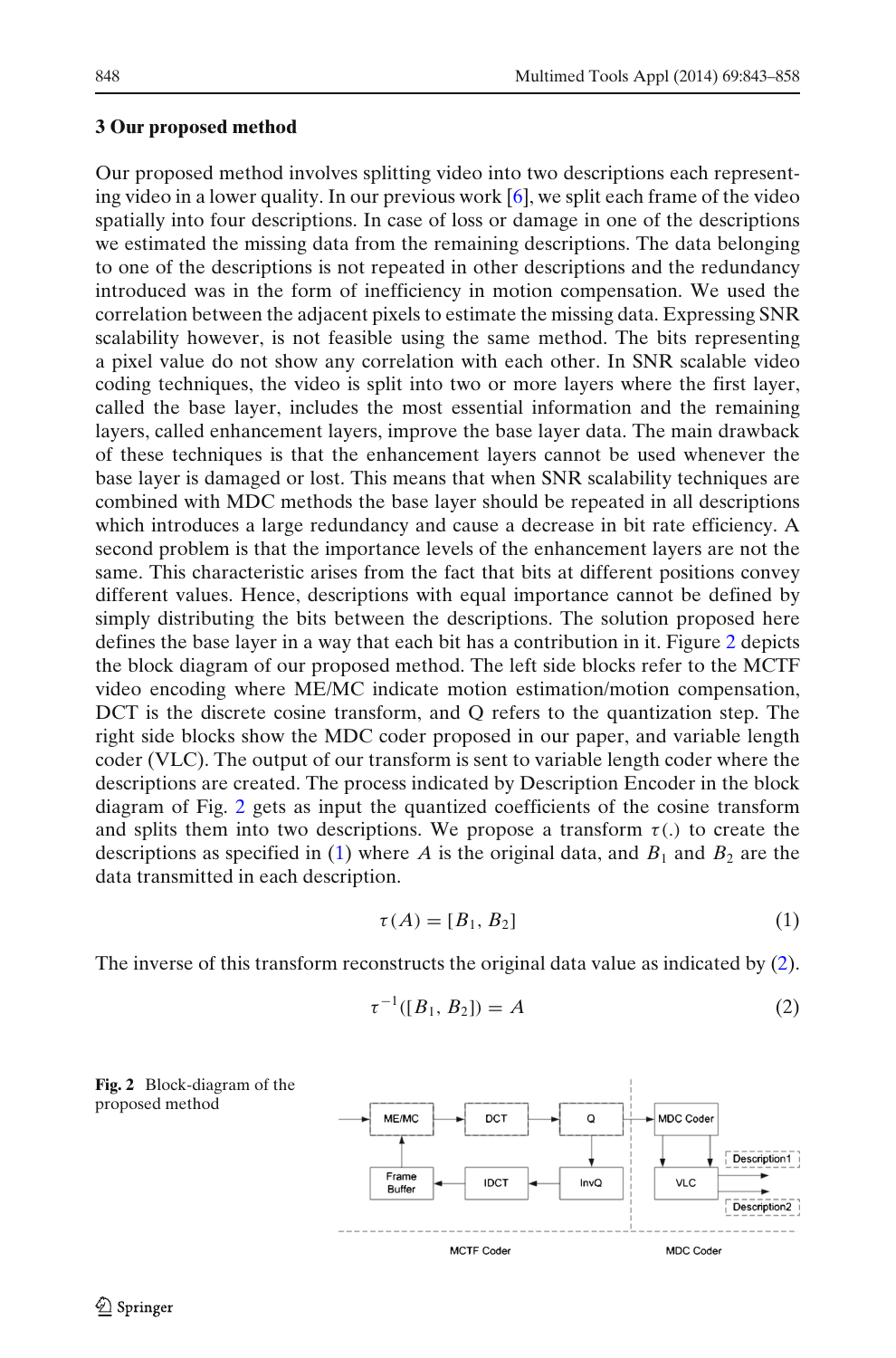Hence in case of a damage or loss in one these descriptions, we should be able to reconstruct the original value partially as expressed in (3).

$$
\tau^{-1}([B_1, null]) = A' \text{ where } |A - A'| < \epsilon
$$
  
\n
$$
\tau^{-1}([null, B_2]) = A'' \text{ where } |A - A''| < \epsilon
$$
\n(3)

The error threshold value  $\epsilon$  is determined by a tradeoff between efficiency and accuracy as described below. The proposed transform creates a base layer and an enhancement layer parts for each description. The base layer is repeated in both descriptions and hence introduces a redundancy to the coding. Each description *Di* therefore can be given as:

$$
D_i = a \bigoplus b_i \qquad \qquad \text{for} \quad i = 1, 2
$$

where *a* is the base layer, *b* is the enhancement layer, and  $\oplus$  is the operation of combining data from these layers. It should be noted that the reconstruction error rate in presence of damage or loss in one of the descriptions depends on the amount of information present in the enhancement layers. Hence a smaller enhancement layer tends to increase the accuracy. On the other hand, a smaller enhancement layer results in a large base layer which will increase the data redundancy. We have considered the following metrics in designing our transform:

- To minimize the redundancy, the base layer size should be minimized,
- Reconstruction error using the base layer only, should be minimized,
- The enhancement layer data size should be a function of the transmitted value.

The last item in the list above is the result of the observation that most of the quantized values are small numbers. Since enhancement layer data in split between the descriptions, reconstruction with one description only results in a large error when the base layer is small. Hence, we prefer an adaptive enhancement layer which grows with increasing data values. The above-mentioned metrics can be expressed mathematically as shown in  $(4)$  and  $(5)$ :

$$
Min(A - \tau^{-1}(\tau_B(A)) + \tau_B(A))
$$
\n(4)

$$
Min(A - \tau^{-1}(\tau_B(A) \bigoplus \tau_{E_i}(A))) \qquad \text{for} \quad i = 1, 2 \tag{5}
$$

where  $\tau(.)$  is the intended transform,  $\tau_B(.)$  is the base layer after the transform,  $\tau_{Ei}(.)$ is the enhancement layer *i* after applying the transform, and  $\tau^{-1}$ (.) is the inverse transform. Figures [3](#page-7-0) and [4](#page-7-0) depict the reconstruction error using the base layer only, and the reconstruction error using one description only, for an inverse quadratic and logarithmic functions respectively. We have used the proposed method with inverse-quadratic and logarithmic functions as transforms. Then we reconstructed the encoded value using different cases when one or both descriptions are received. The figures serve to verify the effectiveness of the proposed method in terms of the generated error.

In designing the transform we considered the issue of minimizing the reconstruction error for all cases of reconstruction using one description only, reconstruction using base layer only. The last case arises when the channels used for transmission of the descriptions suffer from the limited bandwidth problem and a down-scaled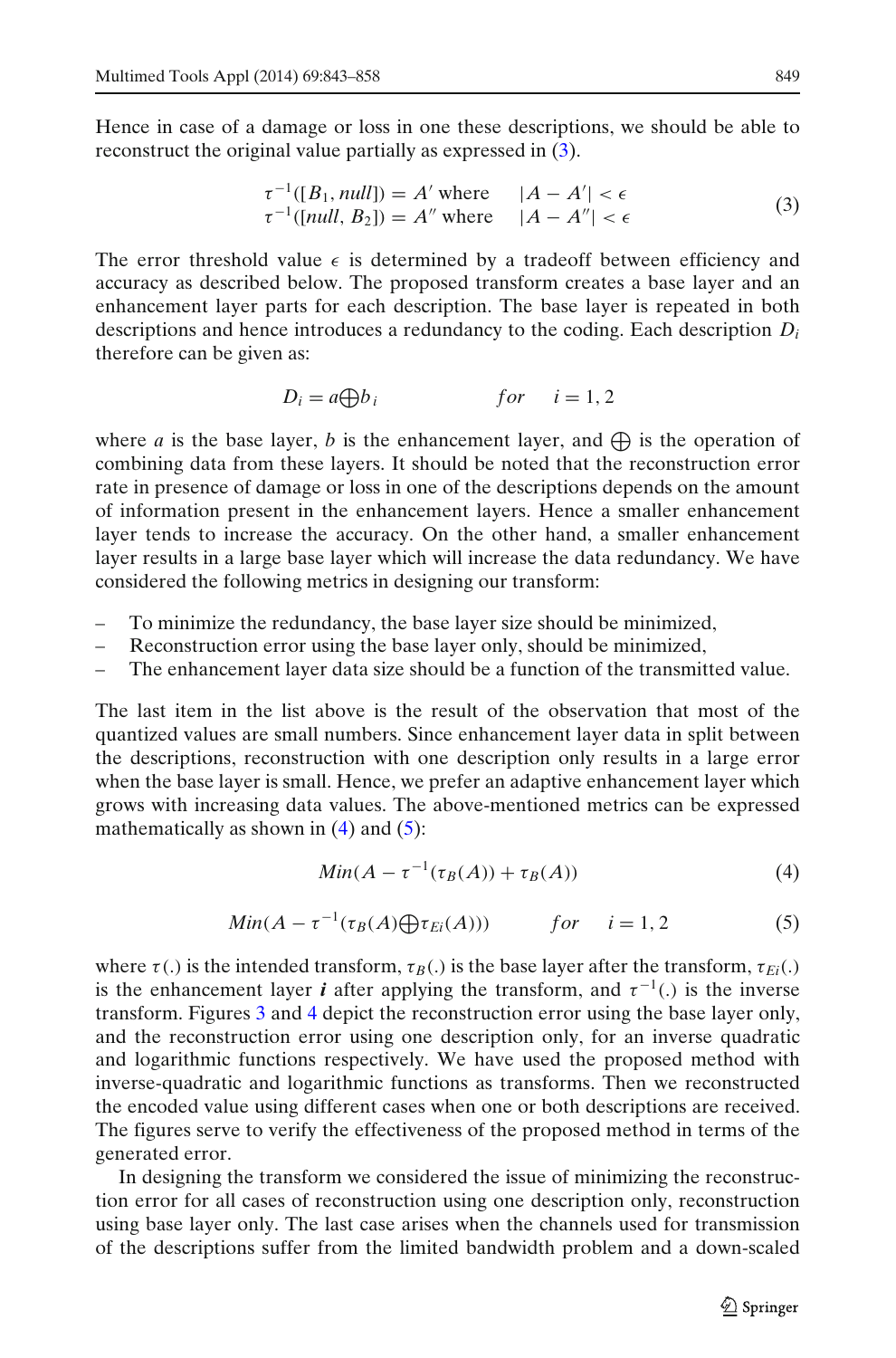<span id="page-7-0"></span>

stream is received through each channel. The optimum solution considering the above-mentioned criteria is an inverse quadratic transform as given in (6):

$$
Base = Trunc(\sqrt{Coef}) \qquad Enhancement = \sqrt{Coef - Base} \qquad (6)
$$

where Coef is the quantized DCT coefficients of the macro-blocks Fig. [2.](#page-5-0) The fraction part after applying the transform is divided into two parts and used as enhancements to the base layer data. The enhancement layer bits are coded separately. This feature provides the multi-layer scalability characteristic for each description. The

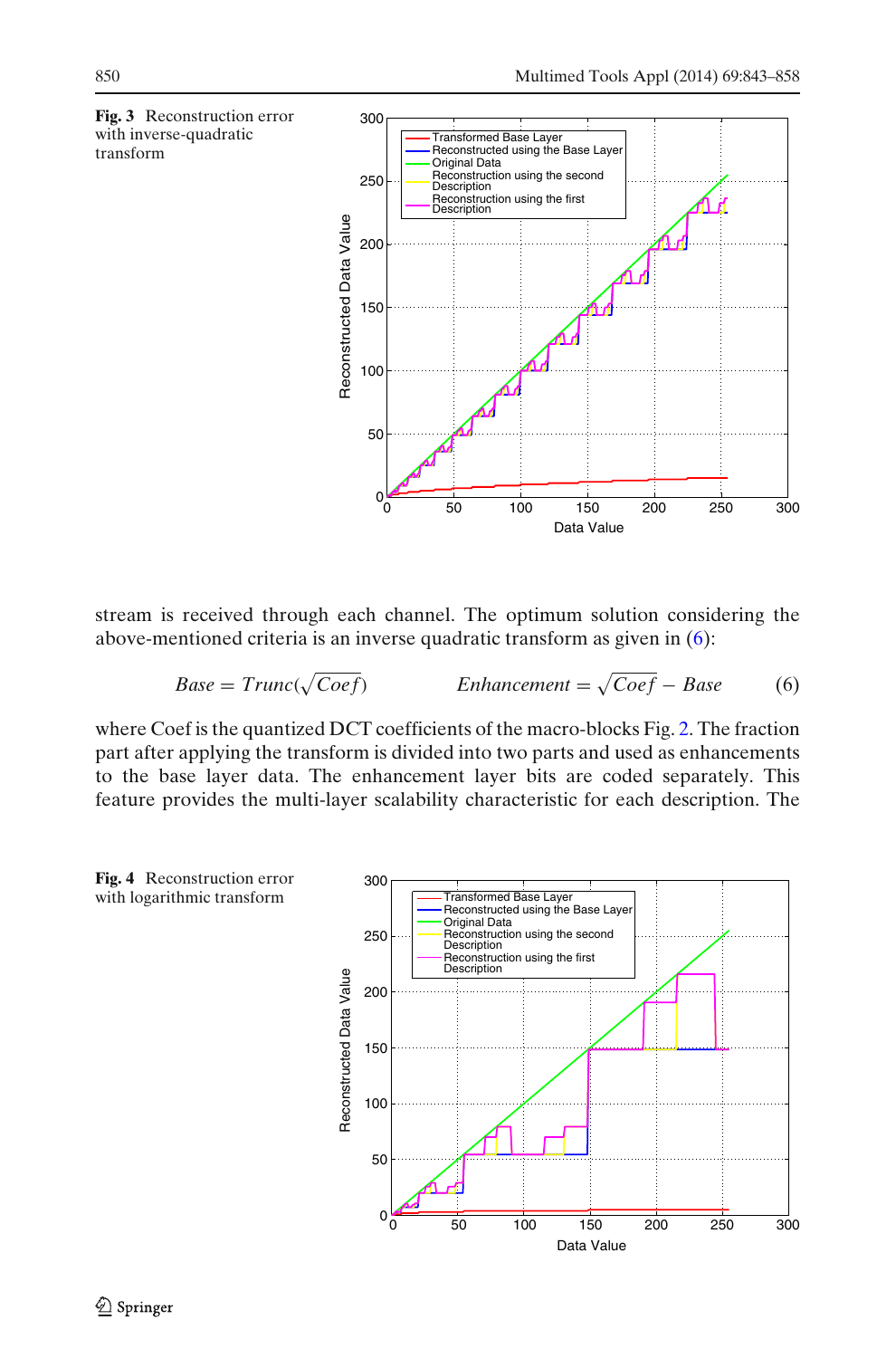<span id="page-8-0"></span>descriptions go through entropy coding later on, so that each layer present in the descriptions is entropy coded separately.

In the following discussions we labeled the descriptions as D1 and D2. The fraction bits at position  $2^{-1}$  and  $2^{-4}$  are packed and entropy coded at the enhancement layers of D1 and the fraction bits at position  $2^{-2}$  and  $2^{-3}$  are packed and entropy coded at the enhancement layers of D2, respectively. In this way, we tried to balance the bit rate and accuracy of both descriptions. Algorithm 1 describes the reconstruction of the video when both descriptions are received or in case of failure in one of the descriptions. The proposed method provides the possibility of ignoring one or both enhancement layers data in each description in case of communication bandwidth restrictions. This scalability feature when the reconstruction is carried out using the base layer only, has not been considered in Algorithm 1.

#### **Algorithm 1** Reconstructing video

**if**  $BaseD1 = NULL$  **then** {If Description 1 is lost} *fraction* ← *Enhance*  $D2_1 \times (2^{-2})$  + *Enhance*  $D2_2 \times (2^{-3})$  $Coef \leftarrow Round((BaseD2 + fraction)^2)$ **else if** *BaseD*2 = *NU LL* **then** {If Description 2 is lost}  ${\text fraction} \leftarrow {\text frahance}\, D1_1 \times (2^{-1}) + {\text frahance}\, D1_2 \times (2^{-4})$  $Coef \leftarrow Round((BaseD1 + fraction)^2)$ **else** {Both Descriptions are received}  $fraction<sub>1</sub> \leftarrow{} EnhanceD1<sub>1</sub> \times (2<sup>-1</sup>) + EnhanceD1<sub>2</sub> \times (2<sup>-4</sup>)$ *fraction*<sub>2</sub> ← *Enhance*  $D2_1 \times (2^{-2})$  + *Enhance*  $D2_2 \times (2^{-3})$  $fraction \leftarrow fraction_1 + fraction_2$  $Coef \leftarrow Round((BaseD2 + fraction)^2)$ **end if**

# **4 Experimental results**

For evaluating the performance of our proposed method, we have considered measuring Peak Signal to Noise Ratio of the Y component of YcbCr color space from the macro-blocks (Y-PSNR). Equations (7) and (8) describe PSNR used in our implementation mathematically.

$$
PSNR = 20 \log_{10} \frac{\text{Max}_I}{\sqrt{MSE}} \tag{7}
$$

$$
MSE = \frac{1}{mn} \sum_{i=0}^{m-1} \sum_{j=0}^{n-1} ||I(i, j) - I'(i, j)||^2
$$
 (8)

where MSE is the mean square error,  $Max<sub>I</sub>$  indicates the largest possible pixel value, *I* is the original frame, *I'* is the decoded frame at the receiver side, and m and n are number of rows and columns respectively. Y-PSNR is applied to all frames of video segments listed in Table [1](#page-9-0) by comparing the corresponding frames of the original video segment and retrieved video using one or both descriptions from our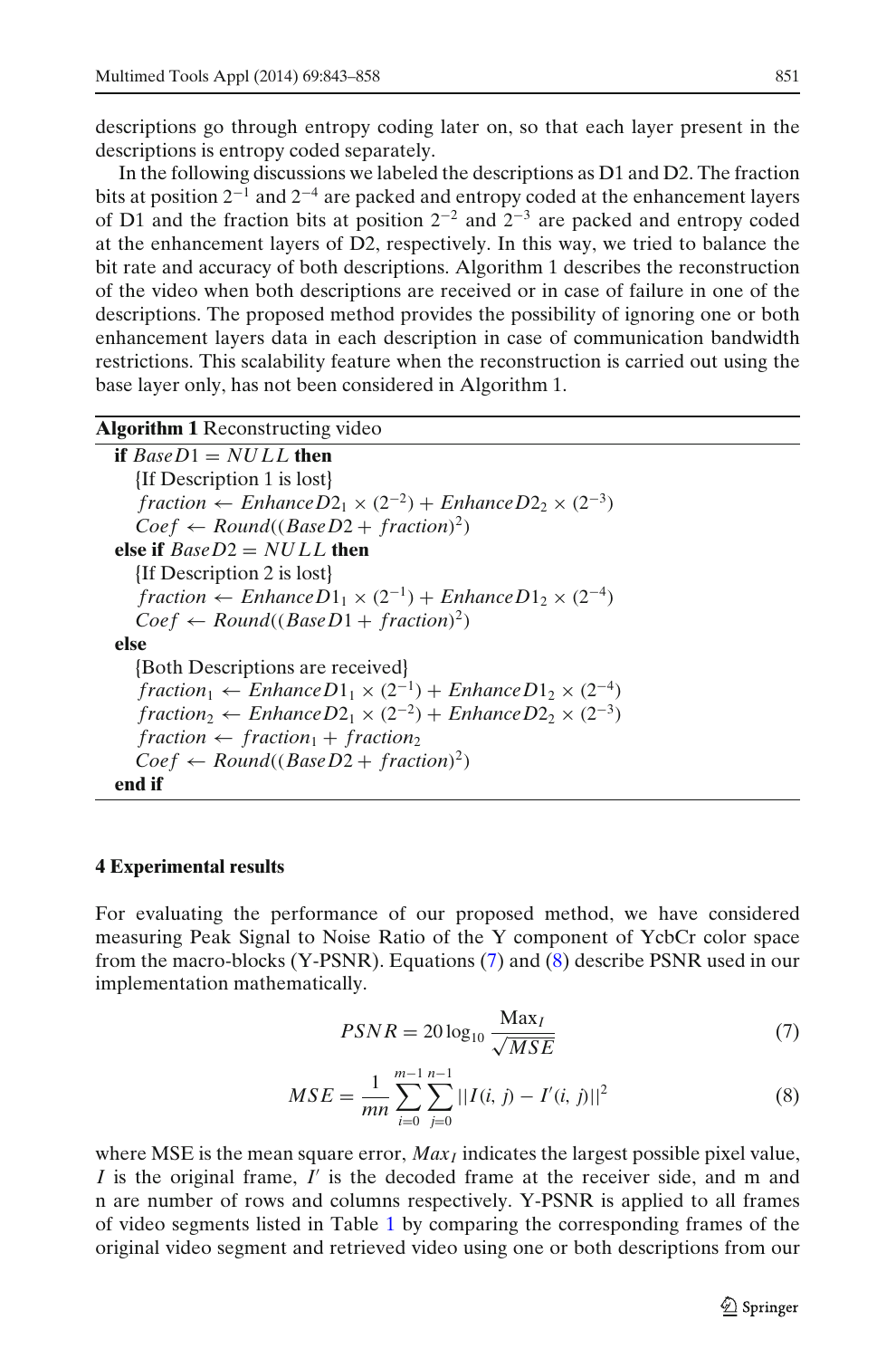| Sequence name   | Resolution       | Frame<br>rate | Avg. Y-PSNR<br>using $D1 & D2$ (dB) | Avg. Y-PSNR<br>using $D1$ (dB) | Avg. Y-PSNR<br>using $D2$ (dB) |
|-----------------|------------------|---------------|-------------------------------------|--------------------------------|--------------------------------|
| Foreman         | $352 \times 288$ | 30            | 36.474                              | 34.192                         | 33.966                         |
| Stefan & Martin | $768 \times 576$ | 30            | 34.078                              | 32.472                         | 32.105                         |
| City            | $704 \times 576$ | 60            | 34.643                              | 32.671                         | 31.978                         |

<span id="page-9-0"></span>**Table 1** Average Y-PSNR values when loss is in only one frame of each GOP.

proposed coding method. We place 32 frames in each GOP and a diadic hierarchical temporal structure has been used for motion compensated coding. Furthermore, we have imposed the same reference frame for all macro-blocks of a frame for simplicity although H.264 supports utilizing different reference frame for macroblocks of a frame. As the proposed method has both error resilience characteristic through implementing multiple description coding, and scalable video coding, we have considered the following test scenarios.

- Measuring redundancy imposed by error resilience of MDC,
- Performance measurement when only the base layer is received,



**Fig. 5** Retrieved frames using proposed method: *Upper-left* original frame, *upper-right* retrieved using both descriptions, *lower-left* retrieved using first description, *lower-right* retrieved using second description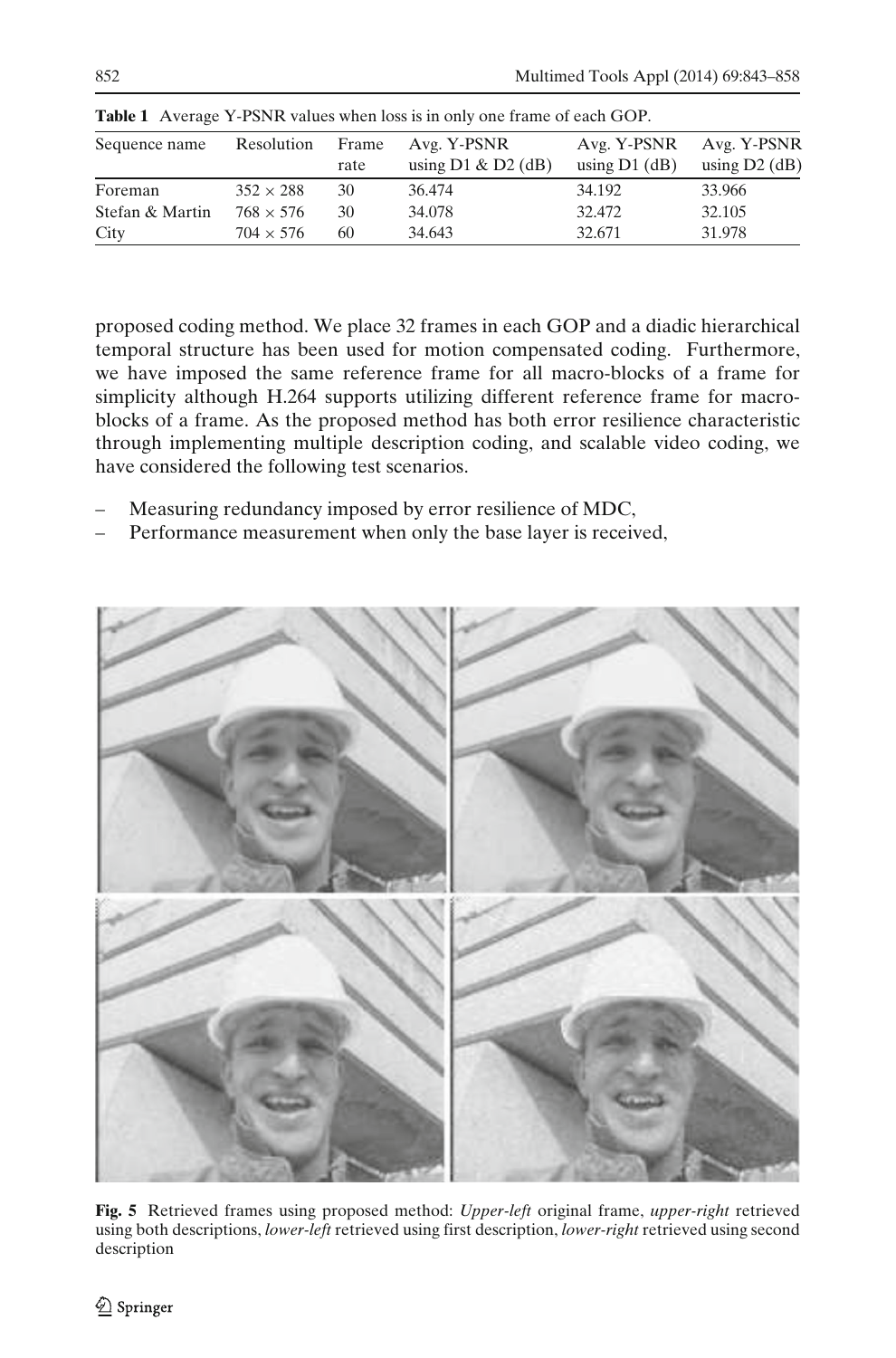<span id="page-10-0"></span>

**Fig. 6** Comparison of the rate distortion when one description is received

- Performance measurement when only one enhancement layer from each description is received,
- Performance measurement when only one description is received,
- Performance measurement when one description with one enhancement layer is received.



**Fig. 7** Comparison of the rate distortion when both descriptions are received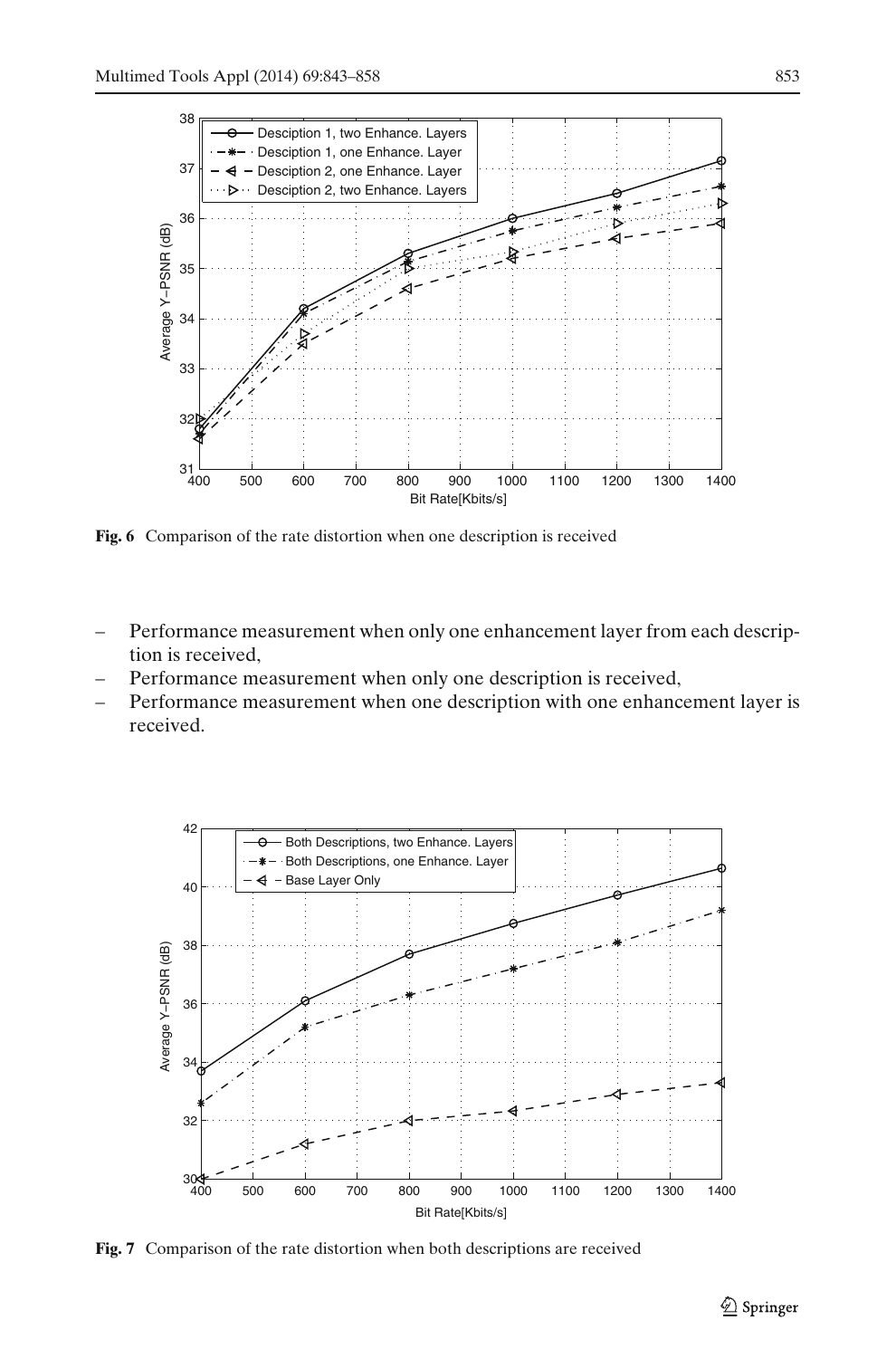| Sequence        | Target bit rate | Bit rate using the proposed | Redundancy         |
|-----------------|-----------------|-----------------------------|--------------------|
| name            | (Kbits/s)       | method (Kbits/s)            | percentage $(\% )$ |
| Foreman         | 1,000           | 1,292                       | 29.2               |
| Stefan & Martin | 1,000           | 1.372                       | 37.2               |
| City            | 1.000           | 1.341                       | 34.1               |

<span id="page-11-0"></span>**Table 2** Redundancy added by the proposed method

Figure [5](#page-9-0) depicts a frame of the first test video and its corresponding reconstructions using one description, and using both descriptions. The visual inspection of the retrieved frames also indicates that the proposed method provides acceptable results even in presence of transmission error. The redundancy caused by repeating base layer information in both descriptions is partially compensated by organizing the data bits as mentioned in Section [3.](#page-5-0) To optimize the distortion with respect to the bit rate, the enhancement layer in each description has been entropy coded separately. The optimization is related to the observation that a large number of coefficients after quantization are small integers. Hence, entropy coding encodes the base layer more efficiently after applying the transform. Since the redundancy is arising from the repetition of the base layer in both descriptions, the total performance improves. Meanwhile, this feature provides the flexibility of having scalability at each description.

In our testing scenario, we have considered transmission over a packet loss network. The bitstreams of the two descriptions are separated in packets of maximal size of 1,500 bytes for compatibility with the maximum frame size of Ethernet. For each description, separate packets are created. If the packet is lost, we consider that the corresponding description is not available for reconstructing the block and hence, the block is reconstructed using the other description. In the second scenario we assume that as a result of bandwidth fluctuations, the receiver can receive the data in a description partially. This means that the enhancement layer of the data in a description is dropped. Figure [6](#page-10-0) compares the rate distortion of the proposed method when one or two enhancement layers are received within a single description. With

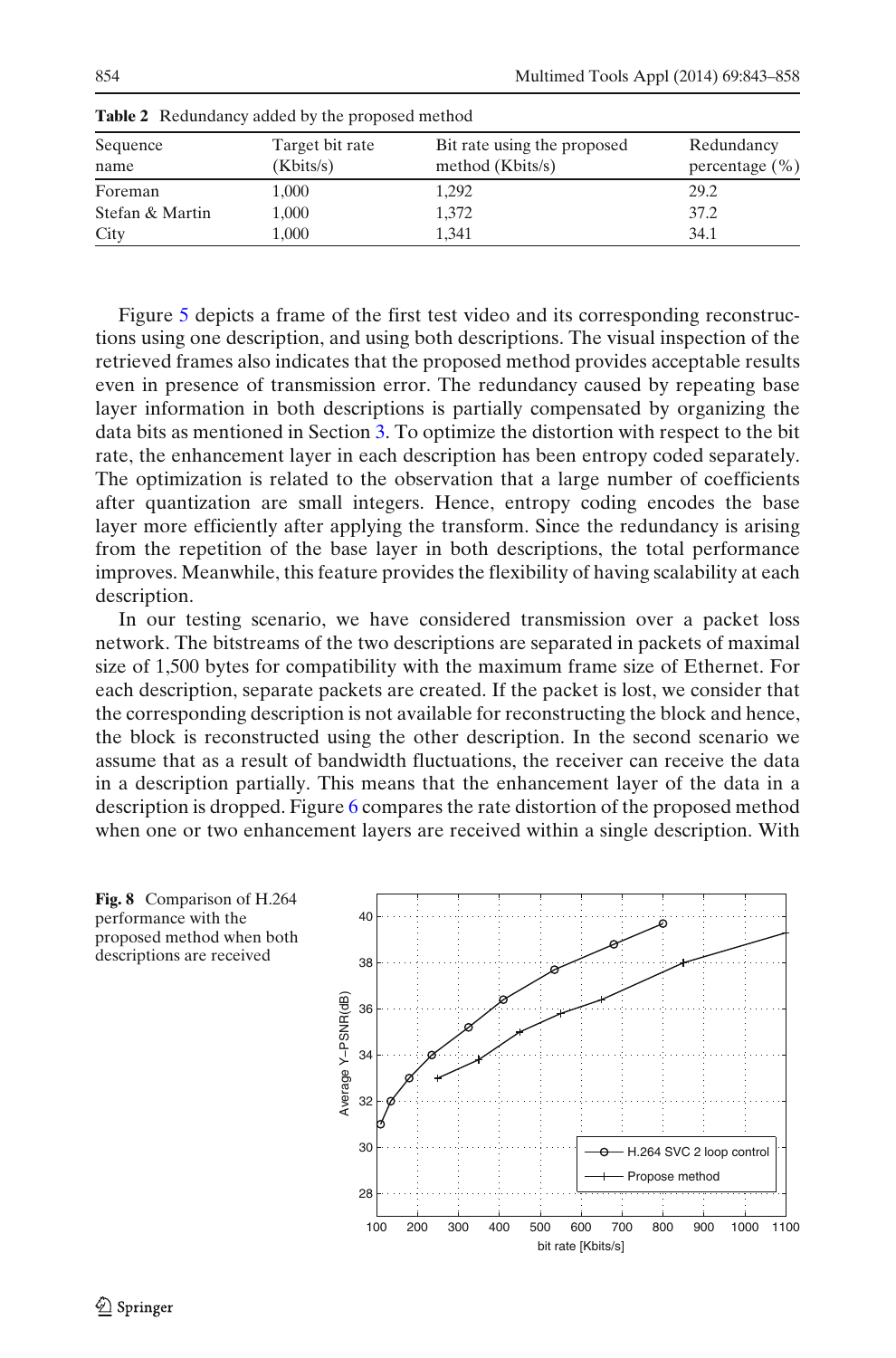<span id="page-12-0"></span>

| <b>Table 3</b> Performance<br>comparison of the proposed<br>method with MDTC in terms | Proposed<br>method | <b>MDTC</b> | Loss (%) |
|---------------------------------------------------------------------------------------|--------------------|-------------|----------|
| of Y-PSNR $(dB)$                                                                      | 29.11              | 29.03       | 10       |
|                                                                                       | 27.87              | 28.53       | 20       |

only one description received, the video quality is still acceptable with an average PSNR reduction of less than 2 dB. Figure [7](#page-10-0) depicts the case when both descriptions are received in down-scaled form. The extreme case of receiving base layer only is computed by considering a duplication in data. Table [2](#page-11-0) shows the average bit rates and the related data inflation percentage due to the redundancy added by the proposed method. The higher rate of redundancy in Stefan and City sequences can be related to their higher spatial detail and amount of movements.

A comparison with SNR scalability of H.264 standard has been given in Figure [8.](#page-11-0) The video sequence 'City' has been used for comparison in CIF spatial resolution, at a temporal rate of 15 fps, and 16 frames in each GOP. The coarse grain quality scalable mode with three layers has been utilized. The multi-layer structure of H.264 encoder allows it to minimize redundancy which is present in our proposed method which is optimized for a noisy channel. Meanwhile, it should be noted that the results presented in Figure [8](#page-11-0) for H.264 standard are obtained from a single description while our proposed method is tested with two descriptions which imposes a redundancy of 34.1% in 'City' video sequence. We have also compared our method with the multiple description transform method (MDTC) method proposed in [\[18\]](#page-13-0) which compresses the video using SNR scalability, duplicates the base layer so that it appears in both descriptions, and alternates blocks (i.e., GOBs) of the enhancement layer between the two descriptions and hence has a similarity with our proposed method. For comparison we use 'Foreman' QCIF video sequence with 144 Kbps and 7.5 fps. The comparison is for 10% and 20% of frame losses. The results of the comparison are given in Table 3. Despite having almost similar PSNR performance, it is worth noting that in 144 Kbps the redundancy imposed by our proposed method is 41.2% whereas the redundancy rate is 45% in the method proposed in [\[18](#page-13-0)].

## **5 Conclusion**

A new method for handling the data loss during the transmission of video streams has been proposed. Our proposed method is based on multiple description coding combined with signal to noise ratio (SNR) scalable video coding and hence it has the capability of being used as a scalable coding method where any data loss or corruption is reflected as reduction in the quality of the video. The multi-layer structure of data in each description provides the feasibility of reducing data rate by scaling down the video whenever the connection suffers from a low bandwidth problem. In order to measure the performance of the proposed coding method, distortion rate imposed by data loss and scaling down for rate efficiency, have been utilized. Except for the case when all descriptions are lost, the video streams do not experience a major quality loss at play back. Utilizing the motion compensated temporal filtering structure of video coding standards, we managed to preserve the compatibility of the proposed method with major standards such as H.264. Our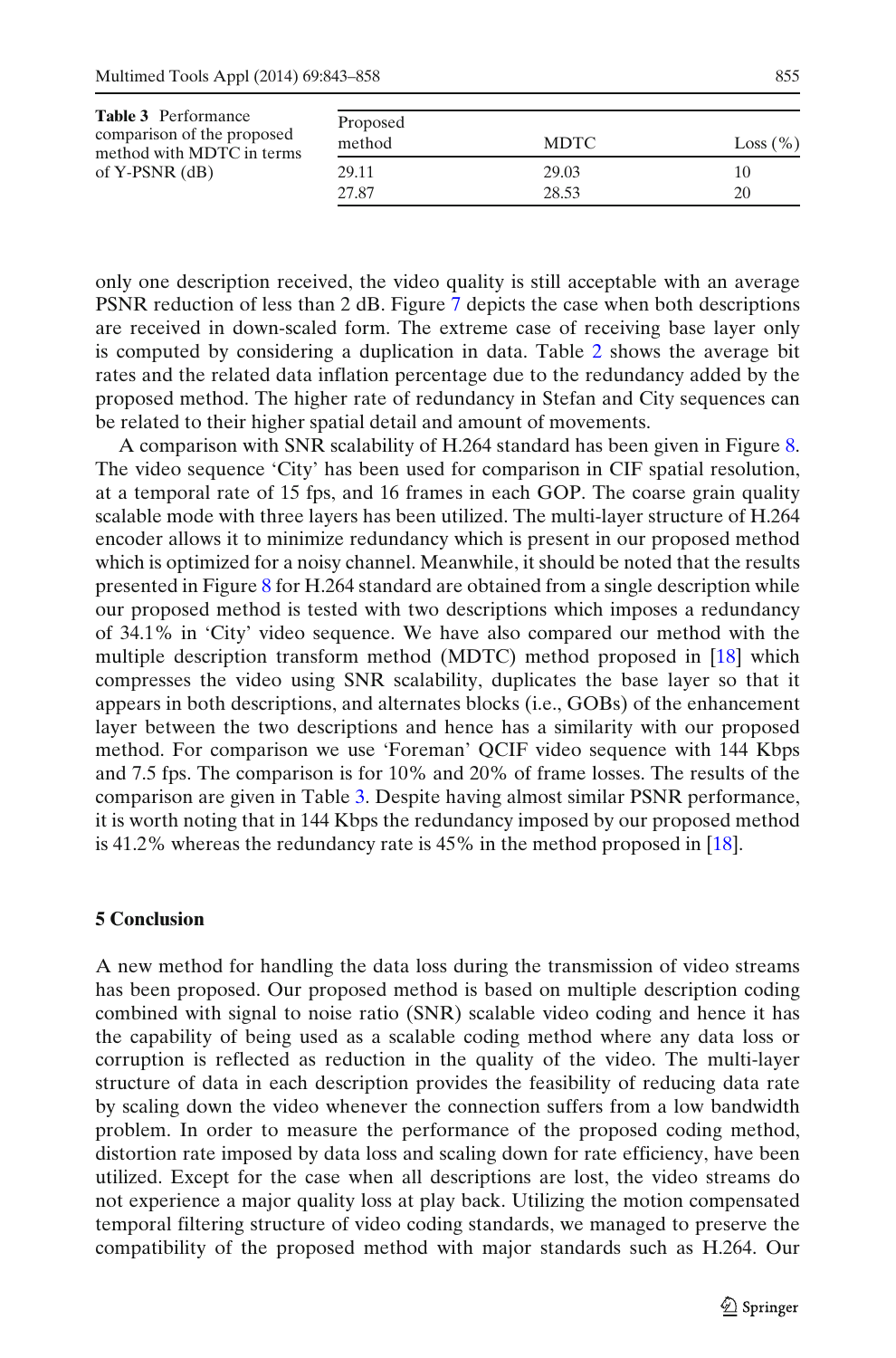<span id="page-13-0"></span>proposed method is based on SNR scalability of video coding standards, however, a reasonable extension of the work is going to be its combination with temporal and spatial scalabilities.

**Open Access** This article is distributed under the terms of the Creative Commons Attribution License which permits any use, distribution, and reproduction in any medium, provided the original author(s) and the source are credited.

# **References**

- 1. Abanoz TB, Tekalp AM (2009) SVC-based scalable multiple description video coding and optimization of encoding configuration. Signal Process Image Commun 24(9):691–701
- 2. Akyol E, Tekalp AM, Civanlar MR (2007) A flexible multiple description coding framework for adaptive peer-to-peer video streaming. IEEE Select Topics Signal Proc 1(2):231–245
- 3. Andreopoulos Y, van der Schaar M, Munteanu A, Barbarien J, Schelkens P, Cornelis J (2003) Fully-scalable Wavelet Video Coding using in-band Motion-compensated Temporal Filtering. In: Proc. IEEE International Conference on Acoustics, Speech and Signal Processing, pp 417–420
- 4. Ardestani MR, Shirazi AAB, Hashemi MR (2011) Low-complexity unbalanced multiple description coding based on balanced clusters for adaptive peer-to-peer video streaming. Signal Process Image Commun 26(3):143–161
- 5. Chang SK, Sang L (2001) Multiple description coding of motion fields for robust video transmission. IEEE Trans Circuits Syst Video Technol 11(9):999–1010
- 6. Choupani R, Wong JSM, Tolun MR (2009) Multiple description scalable coding for video transmission over unreliable networks. In: Embedded computer systems: architectures, modeling, and simulation. 9th international workshop, SAMOS 2009. Samos, Greece, pp 58–67
- 7. Choupani R, Wong JSM, Tolun MR (2011) Scalable video transmission over unreliable networks using multiple description wavelet coding. In: The 7th International Conference on Digital Content, Multimedia Technology and its Application (IDCTA2011). Busan, Korea, pp 5–10
- 8. Conklin G, Greenbaum G, Lillevold K, Lippman A, Reznik Y (2001) Video coding for streaming media delivery on the internet. IEEE Trans Circuits Syst Video Technol 11:269–281
- 9. Folli M, Favalli L (2008) Scalable multiple description coding of video sequences. GTTI'08— Sessione elaborazione dei segnali
- 10. Franchi N, Fumagalli M, Lancini R, Tubaro S (2003) A space domain approach for multiple description video coding. In: ICIP 2003, vol 2, 253–256
- 11. Girod B (1987) The efficiency of motion-compensated prediction for hybrid video coding of video sequences. IEEE J Sel Areas Commun 5(7):1140–1154
- 12. Goyal VK (2001) Multiple description coding: compression meets the network. IEEE Signal Process Mag 18(5):74–93
- 13. López-Fuentes FA (2011) P2P video streaming combining SVC and MDC. Int J Appl Math Comput Sci 21(2):295–306
- 14. Mohr AE, Riskin EA, Ladner RE (2000) Unequal loss protection: graceful degradation of image quality over packet erasure channels through forward error correction. IEEE J Sel Areas Commun 18(6):819–828
- 15. Ohm J (2005) Advances in scalable video coding. Proc IEEE 93(1):42–56
- 16. Puri R, Ramchandran K (1999) Multiple description source coding using forward error correction codes. IEEE Conf Signal Syst Comp 1:342–346
- 17. Reguant VD, Prats FE, De Pozuelo RM, Margalef FP, Ublergo GF (2008) Delivery of H264 SVC/MDC streams over Wimax and DVB-T networks. In: Proc. Int. Symp. Consumer Electronics, ISCE, pp 1–4
- 18. Reibman AR, Jafarkhani H, Wang Y, Orchard MT, Puri R (2002) Multiple-description video coding using motion-compensated temporal prediction. IEEE Trans Circuits Syst Video Technol 12(3):193–204
- 19. Schwarz H, Marpe D, Wiegand T (2007) Overview of the scalable video coding extension of the H.264/AVC standard. IEEE Trans Circuits Syst Video Technol 17(9):1103–1120
- 20. Tillo T, Olmo G (2004) A novel multiple description coding scheme compatible with the JPEG2000 decoder. IEEE Signal Process Lett 11(11):908–911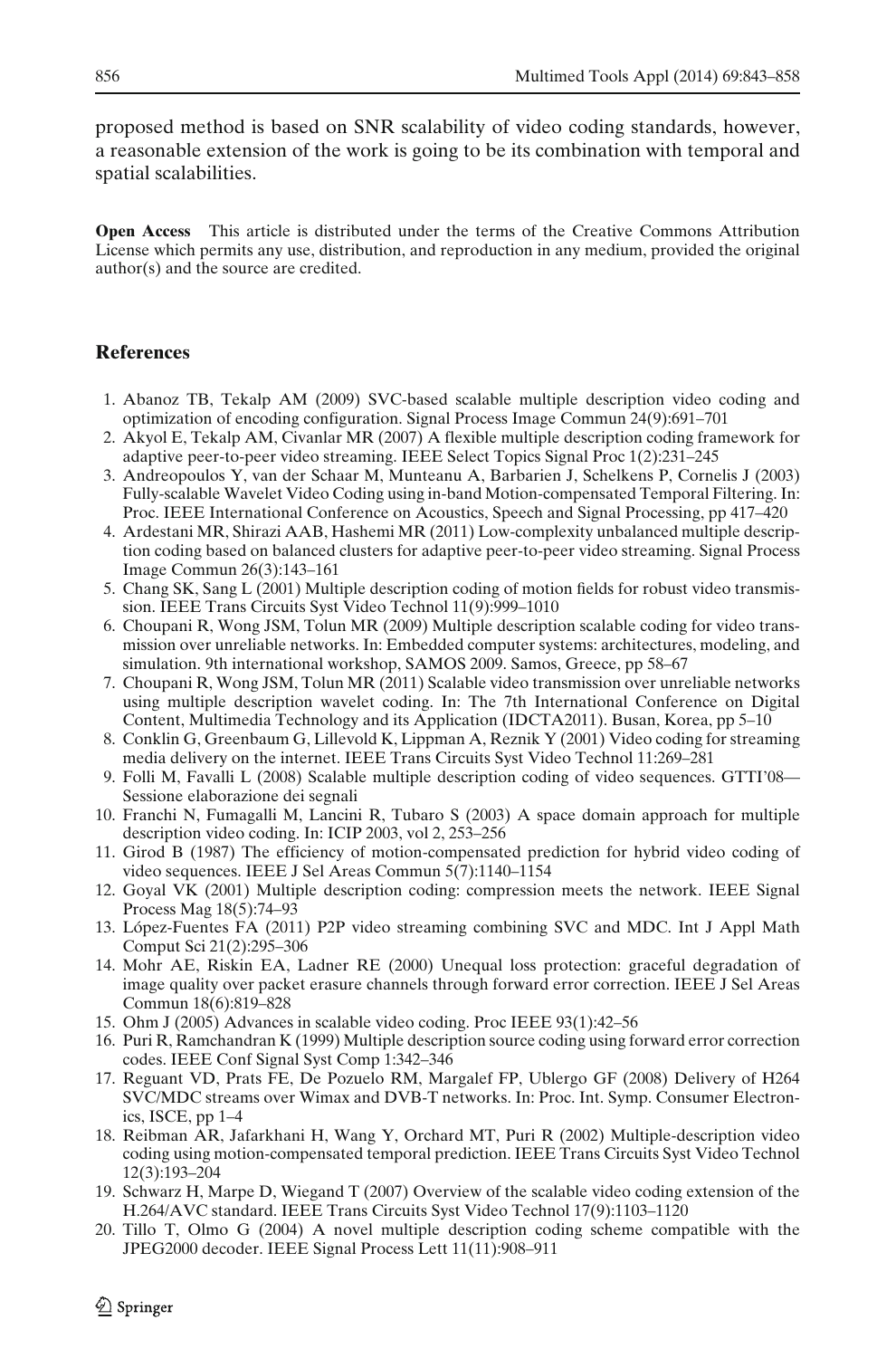- <span id="page-14-0"></span>21. Tillo T, Grangetto M, Olmo G (2007) Multiple description image coding based on Lagrangian rate allocation. IEEE Trans Image Process 16(3):673–683
- 22. Venkataramani R, Kramer G, Goyal VK (2003) Multiple description coding with many channels. IEEE Trans Inf Theory 49(9):2106–2114
- 23. Wang Y, Lin S (2002) Error-resilient video coding using multiple description motion compensation. IEEE Trans Circuits Syst Video Technol 12(6):438–452
- 24. Wang Y, Orchard MT, Vaishampayan V, Reibman AR (2001) Multiple description coding using pairwise correlating transforms. IEEE Trans Image Process 10:351–366
- 25. Wang Y, Reibman AR, Shunan L (2005) Multiple description coding for video delivery. Proc IEEE 93(1):57–70
- 26. Wien M, Schwarz H, Oelbaum T (2007) Performance Analysis of SVC. IEEE Trans Circuits Syst Video Technol 17(9):1194–1203
- 27. Wu D, Hou Y, Zhu W, Zhang YQ, Peha J (2001) Streaming video over the internet: approaches and directions. IEEE Trans Circuits Syst Video Technol 11(3):282–300
- 28. Xiang W, Zhu C, Siew CK, Xu Y, Liu M (2009) Forward error correction-based 2-D layered multiple description coding for error-resilient H.264 SVC video transmission. IEEE Trans Circuits Syst Video Technol 19(12):1730–1738
- 29. Xuguang Y, Ramchandran K (2000) Optimal subband filter banks for multiple description coding. IEEE Trans Inf Theory 46(7):2477–2490



**Roya Choupani** received her BSc. and MSc. degrees in computer engineering in 1998 and 2002 respectively. Since 2006 she has started her PhD study at the Computer Engineering department of Delft University of Technology, in Delft—the Netherlands. Her research interests are video coding, data communications and networking.